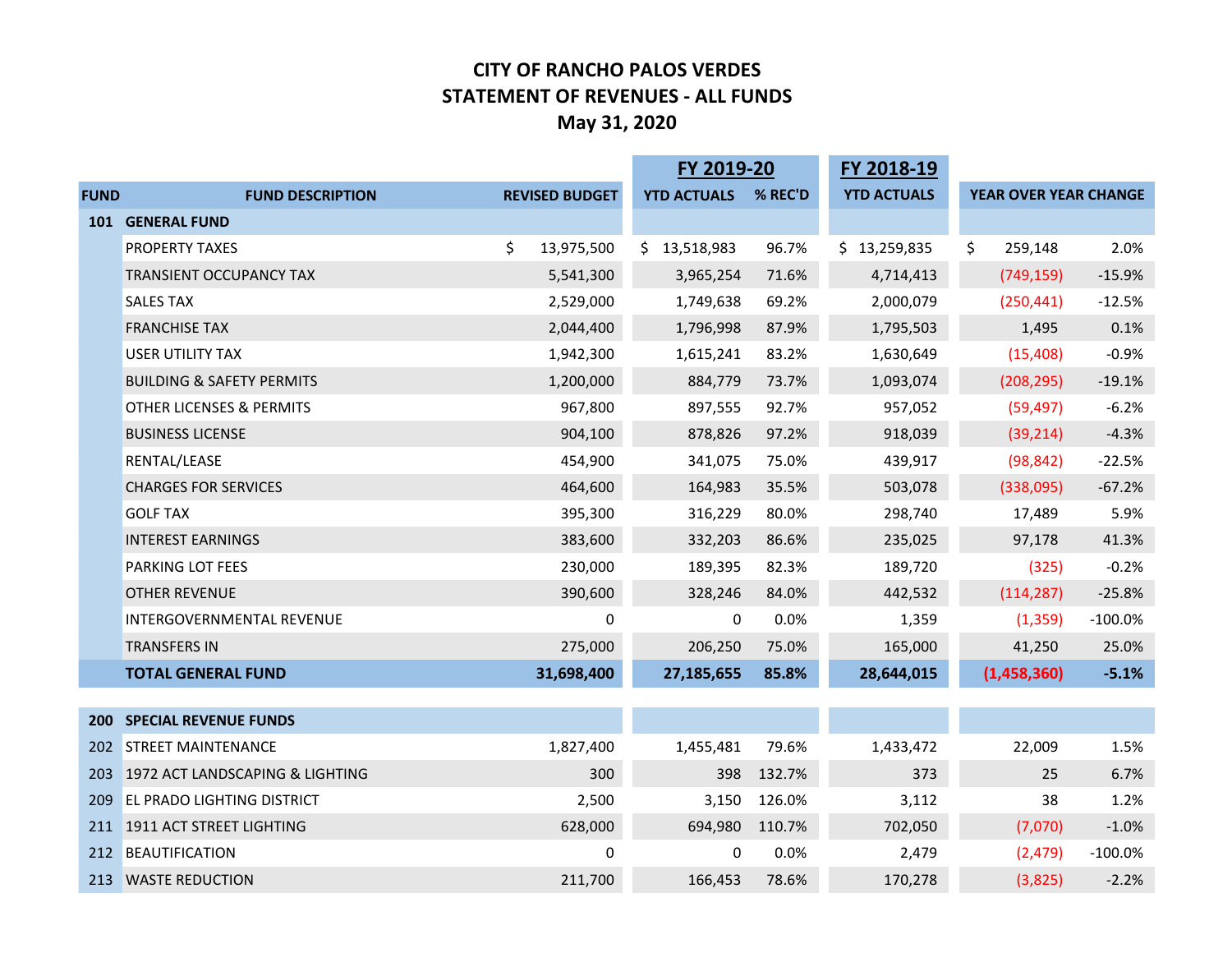#### **CITY OF RANCHO PALOS VERDES STATEMENT OF REVENUES - ALL FUNDS May 31, 2020**

|             |                                          | FY 2019-20            |                    | FY 2018-19 |                    |                       |           |
|-------------|------------------------------------------|-----------------------|--------------------|------------|--------------------|-----------------------|-----------|
| <b>FUND</b> | <b>FUND DESCRIPTION</b>                  | <b>REVISED BUDGET</b> | <b>YTD ACTUALS</b> | % REC'D    | <b>YTD ACTUALS</b> | YEAR OVER YEAR CHANGE |           |
| 214         | <b>AIR QUALITY MANAGEMENT</b>            | 50,900                | 41,949             | 82.4%      | 42,001             | (52)                  | $-0.1%$   |
| 215         | PROPOSITION C                            | 702,400               | 649,459            | 92.5%      | 667,303            | (17, 844)             | $-2.7%$   |
| 216         | <b>PROPOSITION A</b>                     | 849,400               | 806,702            | 95.0%      | 819,085            | (12, 384)             | $-1.5%$   |
| 217         | <b>PUBLIC SAFETY GRANTS</b>              | 131,000               | 157,703            | 120.4%     | 150,184            | 7,519                 | 5.0%      |
| 220         | <b>MEASURE R</b>                         | 545,400               | 492,181            | 90.2%      | 528,626            | (36, 445)             | $-6.9%$   |
| 221         | <b>MEASURE M</b>                         | 592,100               | 538,889            | 91.0%      | 549,483            | (10, 593)             | $-1.9%$   |
| 222         | <b>HABITAT RESTORATION</b>               | 12,400                | 12,334             | 99.5%      | 14,353             | (2,019)               | $-14.1%$  |
| 223         | <b>SUBREGION ONE MAINTENANCE</b>         | 43,100                | 36,946             | 85.7%      | 10,416             | 26,530                | 254.7%    |
| 224         | <b>MEASURE A MAINTENANCE</b>             | 91,100                | 503                | 0.6%       | 87,799             | (87, 296)             | $-99.4%$  |
| 225         | ABALONE COVE SEWER DISTRICT              | 512,000               | 57,336             | 11.2%      | 53,605             | 3,731                 | 7.0%      |
| 227         | <b>GINSBERG CULTURAL ARTS BLDG.</b>      | 900                   | 0                  | 0.0%       | 1,032              | (1,032)               | $-100.0%$ |
| 228         | DONOR RESTRICTED CONTRIBUTIONS           | 9,500                 | 20,770             | 218.6%     | 49,534             | (28, 764)             | $-58.1%$  |
|             | <b>TOTAL SPECIAL REVENUE FUNDS</b>       | 6,210,100             | 5,135,235          | 82.7%      | 5,285,185          | (149, 951)            | $-2.8%$   |
|             |                                          |                       |                    |            |                    |                       |           |
| 300         | <b>CAPITAL PROJECTS FUNDS</b>            |                       |                    |            |                    |                       |           |
| 310         | COMMUNITY DEVELOPMENT BLOCK GRANT (CDBG) | 139,300               | 151,444            | 108.7%     | 13,683             | 137,761               | 1006.8%   |
| 330         | <b>INFRASTRUCTURE IMPROVEMENTS</b>       | 3,001,100             | 2,712,301          | 90.4%      | 3,971,540          | (1, 259, 239)         | $-31.7%$  |
| 331         | <b>FEDERAL GRANTS</b>                    | 453,800               | 0                  | 0.0%       | 99,229             | (99, 229)             | $-100.0%$ |
| 332         | <b>STATE GRANTS</b>                      | 600,000               | 505,207            | 84.2%      | $\boldsymbol{0}$   | 505,207               | 0.0%      |
| 334         | <b>QUIMBY PARK DEVELOPMENT</b>           | 22,000                | 18,895             | 85.9%      | 22,806             | (3, 911)              | $-17.1%$  |
| 336         | LOW-MODERATE INCOME HOUSING              | 44,700                | 2,548              | 5.7%       | 2,039              | 509                   | 25.0%     |
| 337         | <b>AFFORDABLE HOUSING PROJECTS</b>       | 6,200                 | 11,798             | 190.3%     | 11,011             | 788                   | 7.2%      |
| 338         | DEVELOP IMPACT MITIGATION (EET)          | 3,800                 | 21,964             | 578.0%     | 45,430             | (23, 466)             | $-51.7%$  |
|             | 340 BICYCLE & PEDESTRIAN ACCESS          | 34,500                | 0                  | 0.0%       | 1,114              | (1, 114)              | $-100.0%$ |
|             | <b>TOTAL CAPITAL PROJECTS FUNDS</b>      | 4,305,400             | 3,424,157          | 79.5%      | 4,166,851          | (742, 694)            | $-17.8%$  |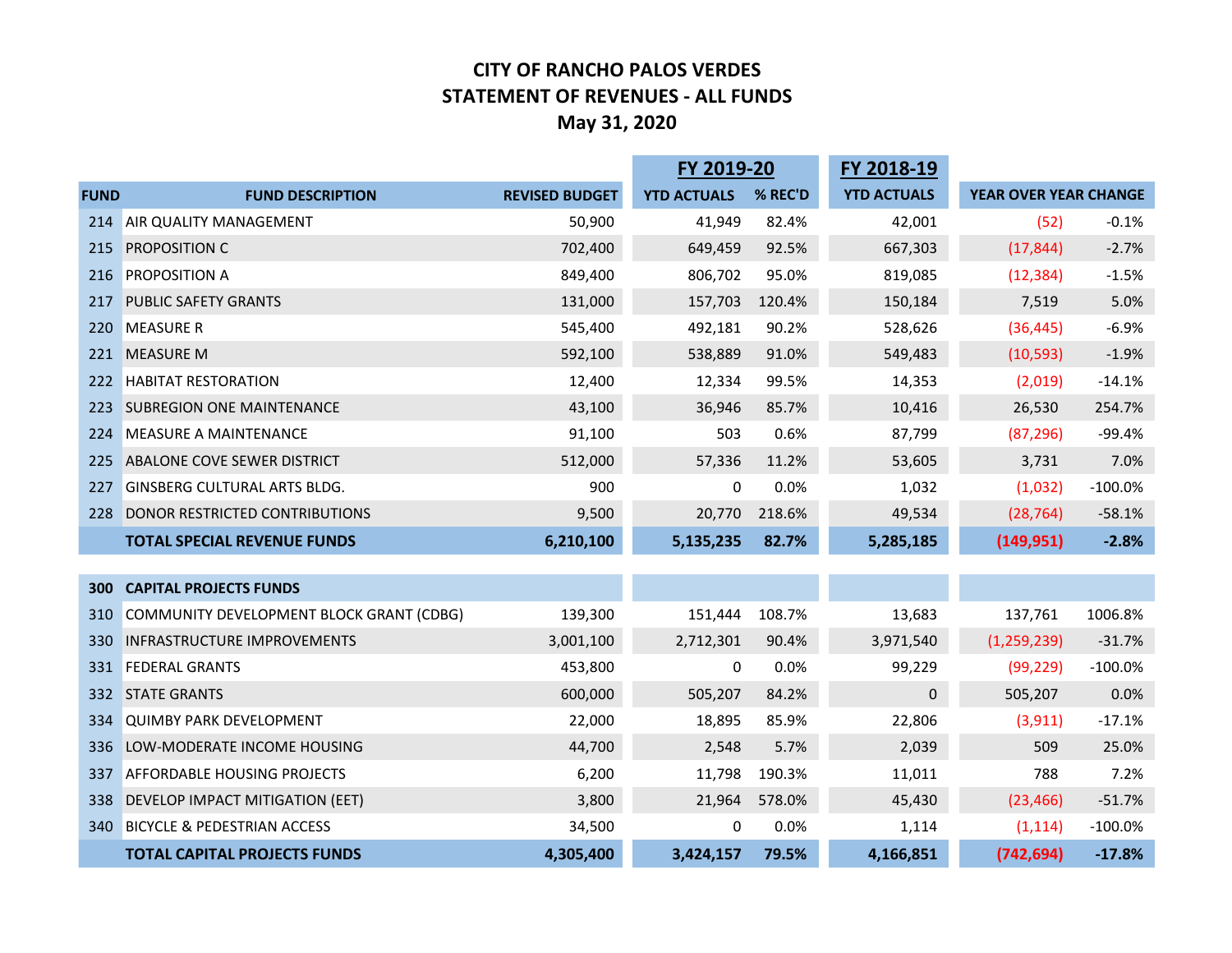#### **CITY OF RANCHO PALOS VERDES STATEMENT OF REVENUES - ALL FUNDS May 31, 2020**

|             |                                                    |   |                       | FY 2019-20         |         | FY 2018-19         |                              |           |
|-------------|----------------------------------------------------|---|-----------------------|--------------------|---------|--------------------|------------------------------|-----------|
| <b>FUND</b> | <b>FUND DESCRIPTION</b>                            |   | <b>REVISED BUDGET</b> | <b>YTD ACTUALS</b> | % REC'D | <b>YTD ACTUALS</b> | <b>YEAR OVER YEAR CHANGE</b> |           |
| 500         | <b>ENTERPRISE FUNDS</b>                            |   |                       |                    |         |                    |                              |           |
| 501         | <b>WATER QUALITY FLOOD PROTECTION</b>              |   | $\Omega$              | 0                  | 0.0%    | 201,699            | (201, 699)                   | $-100.0%$ |
|             | <b>TOTAL ENTERPRISE FUNDS</b>                      |   | $\mathbf 0$           | $\mathbf{0}$       | 0.0%    | 201,699            | (201, 699)                   | $-100.0%$ |
|             |                                                    |   |                       |                    |         |                    |                              |           |
| 600         | <b>INTERNAL SERVICE FUND</b>                       |   |                       |                    |         |                    |                              |           |
| 681         | EQUIPMENT REPLACEMENT                              |   | 111,100               | 101,269            | 91.2%   | 260,167            | (158, 898)                   | $-61.1%$  |
| 685         | <b>EMPLOYEE BENEFITS</b>                           |   | $\mathbf{0}$          | $\mathbf{0}$       | 0.0%    | $\mathbf 0$        | $\mathbf 0$                  | 0.0%      |
|             | <b>TOTAL INTERNAL SERVICE FUNDS</b>                |   | 111,100               | 101,269            | 91.2%   | 260,167            | (158, 898)                   | $-61.1%$  |
|             |                                                    |   |                       |                    |         |                    |                              |           |
|             | <b>REDEVELOPMENT AGENCY</b>                        |   |                       |                    |         |                    |                              |           |
| 701         | <b>REDEVELOPMENT OBLIGATION</b>                    |   | 0                     | 4,257              | 0.0%    | 5,161              | (904)                        | $-17.5%$  |
|             | <b>TOTAL REDEVELOPMENT AGENCY</b>                  |   | $\mathbf 0$           | 4,257              | 0.0%    | 5,161              | (904)                        | $-17.5%$  |
|             |                                                    |   |                       |                    |         |                    |                              |           |
|             | <b>IMPROVEMENT AUTHORITIES</b>                     |   |                       |                    |         |                    |                              |           |
| 285         | IA - PORTUGUESE BEND MAINTENANCE                   |   | 56,100                | 43,056             | 76.7%   | 17,642             | 25,414                       | 144.0%    |
| 795         | <b>IMPROVEMENT AUTHORITY - ABALONE COVE MAINT.</b> |   | 53,400                | 59,010             | 110.5%  | 39,966             | 19,043                       | 47.6%     |
|             | <b>TOTAL IMPROVEMENT AUTHORITIES</b>               |   | 109,500               | 102,065            | 93.2%   | 57,609             | 44,457                       | 77.2%     |
|             |                                                    |   |                       |                    |         |                    |                              |           |
|             | <b>TOTAL REVENUES</b>                              | Ś | 42,434,500            | \$35,952,638       | 84.7%   | \$38,620,688       | \$ (2,668,049)               | $-6.9%$   |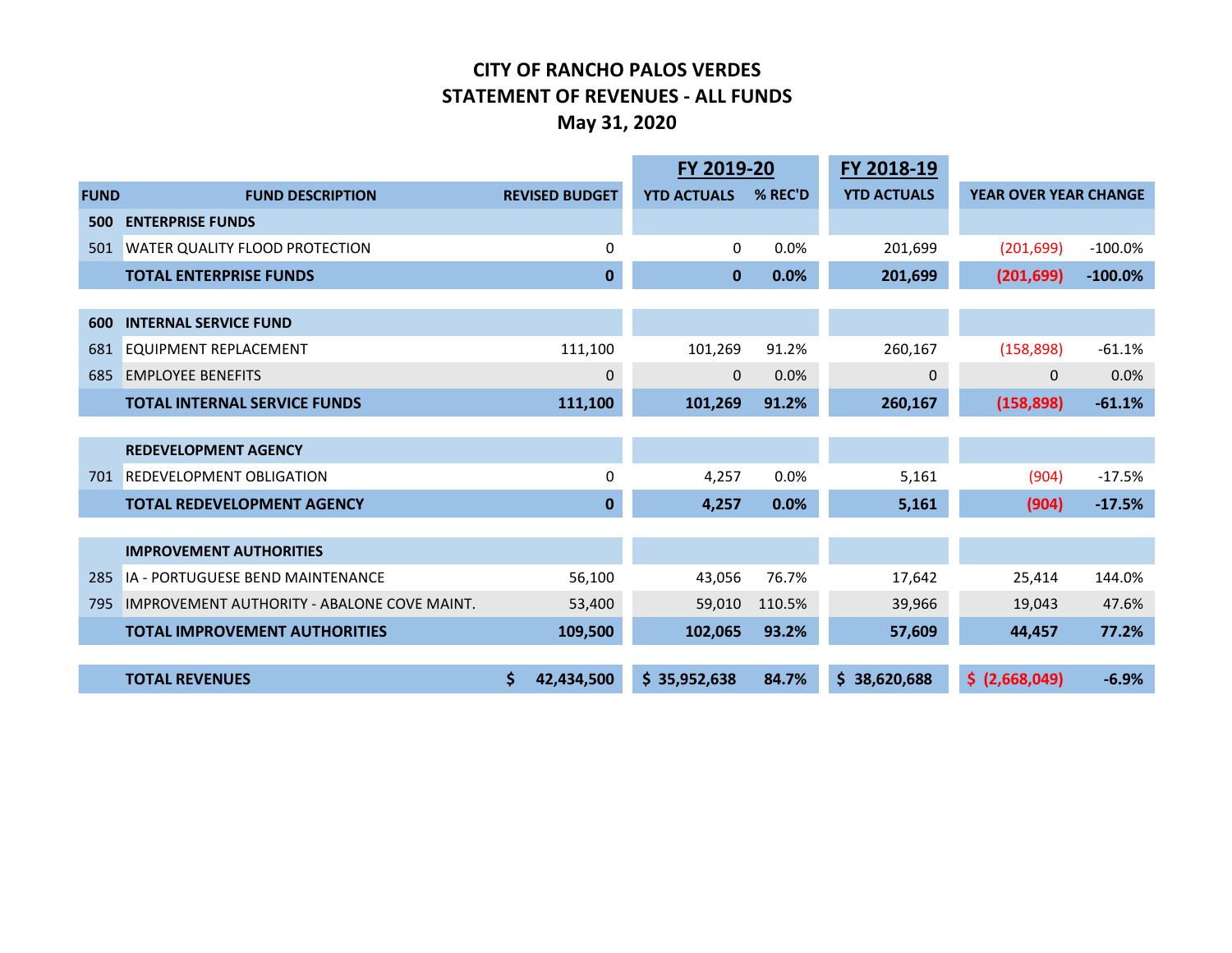|             |               |                   |                                         |              |                                    |                 |                                  |      | <b>AVAILABLE</b> |                |
|-------------|---------------|-------------------|-----------------------------------------|--------------|------------------------------------|-----------------|----------------------------------|------|------------------|----------------|
| <b>FUND</b> | <b>OBJECT</b> | <b>ACCOUNT</b>    | <b>ACCOUNT DESCRIPTION</b>              | <b>TYPE</b>  | <b>REVISED BUDGET YTD EXPENDED</b> |                 | <b>MTD EXPENDED ENCUMBRANCES</b> |      | <b>BUDGET</b>    | % USED         |
| 101         | 3101          | 101-300-0000-3101 | <b>GOLF TAXES</b>                       | $\mathsf{R}$ | $-395,300$                         | $-316,229.26$   | $-49,199.25$                     | 0.00 | $-79,071$        | 80.00          |
| 101         | 3102          | 101-300-0000-3102 | PROPERTY TAXES - SECURED                | ${\sf R}$    | $-8,338,300$                       | -7,972,957.29   | $-605,334.99$                    | 0.00 | $-365,343$       | 95.60          |
| 101         | 3107          | 101-300-0000-3107 | PROPERTY TAXES - IN LIEU OF             | $\mathsf{R}$ | $-5,106,900$                       | $-5,150,914.26$ | $-2,558,615.00$                  | 0.00 | 44,014           | 100.90         |
| 101         | 3108          | 101-300-0000-3108 | <b>PROPERTY TAXES - RPTTF RDA</b>       | $\mathsf R$  | $-50,300$                          | $-55,594.36$    | 0.00                             | 0.00 | 5,294            | 110.50         |
| 101         | 3110          | 101-300-0000-3110 | <b>PROPERTY TRANSFER TAXES</b>          | $\mathsf{R}$ | $-480,000$                         | $-339,517.07$   | $-27,927.64$                     | 0.00 | $-140,483$       | 70.70          |
| 101         | 3111          | 101-300-0000-3111 | <b>FRANCHISE TAXES</b>                  | $\mathsf R$  | $-2,044,400$                       | $-1,796,997.65$ | $-202,080.31$                    | 0.00 | $-247,402$       | 87.90          |
| 101         | 3112          | 101-300-0000-3112 | <b>SALES TAXES</b>                      | $\mathsf{R}$ | $-2,448,700$                       | $-1,684,674.78$ | $-57,932.82$                     | 0.00 | $-764,025$       | 68.80          |
| 101         | 3113          | 101-300-0000-3113 | <b>SALES TAXES PSAF</b>                 | $\mathsf R$  | $-80,300$                          | $-64,963.64$    | $-5,618.73$                      | 0.00 | $-15,336$        | 80.90          |
| 101         | 3114          | 101-300-0000-3114 | UTILITY USERS TAXES - ELEC.             | $\mathsf{R}$ | $-982,200$                         | -740,847.82     | 13,546.70                        | 0.00 | $-241,352$       | 75.40          |
| 101         | 3115          | 101-300-0000-3115 | UTILITY USERS TAXES - WATER             | $\mathsf R$  | $-747,500$                         | $-568,338.12$   | $-42,320.80$                     | 0.00 | $-179,162$       | 76.00          |
| 101         | 3116          | 101-300-0000-3116 | UTILITY USERS TAXES - GAS               | $\mathsf{R}$ | $-212,600$                         | $-306,054.72$   | 9,749.38                         | 0.00 | 93,455           | 144.00         |
| 101         | 3120          | 101-300-0000-3120 | TRANSIENT OCC. TAXES - MISC             | $\mathsf{R}$ | $-210,100$                         | $-141,370.25$   | $-823.69$                        | 0.00 | $-68,730$        | 67.30          |
| 101         | 3121          | 101-300-0000-3121 | TRANSIENT OCC. TAXES-TERRANEA           | $\mathsf{R}$ | $-5,331,200$                       | $-3,823,883.65$ | 0.00                             | 0.00 | $-1,507,316$     | 71.70          |
| 101         | 3202          | 101-300-0000-3202 | <b>BUILDING &amp; SAFETY PERMITS</b>    | $\mathsf R$  | $-1,200,000$                       | -884,779.39     | $-35,770.03$                     | 0.00 | $-315,221$       | 73.70          |
| 101         | 3203          | 101-300-0000-3203 | PLAN CHECK PERMITS                      | $\mathsf R$  | $-370,000$                         | $-313,245.16$   | $-39,270.53$                     | 0.00 | $-56,755$        | 84.70          |
| 101         | 3205          | 101-300-0000-3205 | <b>FILM PERMITS</b>                     | $\mathsf{R}$ | $-2,200$                           | $-20,080.50$    | 0.00                             | 0.00 | 17,881           | 912.80         |
| 101         | 3206          | 101-300-0000-3206 | <b>ANIMAL LICENSES</b>                  | $\mathsf{R}$ | $-30,000$                          | $-20,933.00$    | $-3,456.00$                      | 0.00 | $-9,067$         | 69.80          |
| 101         | 3207          | 101-300-0000-3207 | <b>BUILDING &amp; SAFETY SMIP</b>       | $\mathsf{R}$ | $-1,100$                           | $-763.39$       | 1,176.00                         | 0.00 | $-337$           | 69.40          |
| 101         | 3208          | 101-300-0000-3208 | <b>BUILDING &amp; SAFETY ADMIN FEES</b> | $\mathsf{R}$ | $-1,500$                           | $-458.57$       | 405.48                           | 0.00 | $-1,041$         | 30.60          |
| 101         | 3209          | 101-300-0000-3209 | <b>GEOLOGY PERMITS</b>                  | $\mathsf{R}$ | $-120,000$                         | $-115,374.00$   | $-8,815.00$                      | 0.00 | $-4,626$         | 96.10          |
| 101         | 3210          | 101-300-0000-3210 | <b>BUSINESS LICENSE TAXES</b>           | $\mathsf R$  | $-904,100$                         | $-878,825.55$   | $-10,784.63$                     | 0.00 | $-25,274$        | 97.20          |
| 101         | 3212          | 101-300-0000-3212 | <b>BUSINESS LICENSE PENALTY</b>         | $\mathsf{R}$ | $\mathbf 0$                        | $-19,743.24$    | $-416.45$                        | 0.00 | 19,743           | 100.00         |
| 101         | 3213          | 101-300-0000-3213 | PARKING PERMITS-OVERSIZED VEH.          | $\mathsf R$  | -500                               | $-578.00$       | $-198.00$                        | 0.00 | 78               | 115.60         |
| 101         | 3214          | 101-300-0000-3214 | PARKING PERMIT DECALS                   | $\mathsf{R}$ | -900                               | $-539.50$       | $-42.00$                         | 0.00 | $-361$           | 59.90          |
| 101         | 3215          | 101-300-0000-3215 | PLANNING & ZONING PERMITS               | $\mathsf R$  | $-370,000$                         | $-311,064.08$   | $-27,362.00$                     | 0.00 | $-58,936$        | 84.10          |
| 101         | 3217          | 101-300-0000-3217 | <b>VIEW RESTRORATION PERMITS</b>        | $\mathsf{R}$ | $\Omega$                           | $-5,106.00$     | 0.00                             | 0.00 | 5,106            | 100.00         |
| 101         | 3218          | 101-300-0000-3218 | PLANNING MISC. PERMITS                  | $\mathsf{R}$ | $-3,000$                           | $-7,252.00$     | $-532.00$                        | 0.00 | 4,252            | 241.70         |
| 101         | 3219          | 101-300-0000-3219 | <b>ROW - MISC PERMITS</b>               | $\mathsf{R}$ | $-65,000$                          | -98,926.69      | $-10,022.00$                     | 0.00 | 33,927           | 152.20         |
| 101         | 3220          | 101-300-0000-3220 | <b>ROW - DUMPSTER PERMITS</b>           | $\mathsf{R}$ | $-3,600$                           | $-3,234.00$     | $-490.00$                        | 0.00 | $-366$           | 89.80          |
| 101         | 3501          | 101-300-0000-3501 | <b>TOW FEES</b>                         | $\mathsf{R}$ | $-8,000$                           | $-5,561.00$     | $-249.00$                        | 0.00 | $-2,439$         | 69.50          |
| 101         | 3502          | 101-300-0000-3502 | <b>FALSE ALARM</b>                      | $\mathsf{R}$ | $-1,000$                           | 450.00          | 0.00                             | 0.00 | $-1,450$         | $-45.00$       |
| 101         | 3503          | 101-300-0000-3503 | <b>TRAFFIC TICKETS</b>                  | $\mathsf{R}$ | $-88,000$                          | $-51,827.13$    | 0.00                             | 0.00 | $-36,173$        | 58.90          |
| 101         | 3601          | 101-300-0000-3601 | <b>INTEREST EARNINGS</b>                | $\mathsf{R}$ | $-383,600$                         | $-332,202.97$   | $-30,228.90$                     | 0.00 | $-51,397$        | 86.60          |
| 101         | 3602          | 101-300-0000-3602 | RENTAL/LEASES                           | $\mathsf{R}$ | $-182,900$                         | $-157,396.80$   | $-12,170.93$                     | 0.00 | $-25,503$        | 86.10          |
| 101         | 3801          | 101-300-0000-3801 | ADMINISTRATIVE OVERHEAD                 | $\mathsf{R}$ | $-139,700$                         | $-77,081.72$    | 0.00                             | 0.00 | $-62,618$        | 55.20          |
| 101         | 3902          | 101-300-0000-3902 | <b>CASP FEES</b>                        | $\mathsf R$  | -500                               | $-5,019.40$     | 0.00                             | 0.00 |                  | 4,519 1,003.90 |
| 101         | 3904          | 101-300-0000-3904 | RDA LOAN REPAYMENT                      | $\mathsf R$  | $-175,000$                         | 0.00            | 0.00                             | 0.00 | $-175,000$       | 0.00           |
| 101         | 3906          | 101-300-0000-3906 | SALES OF SIGNS/SERVICES                 | $\mathsf R$  | $-600$                             | 0.00            | 0.00                             | 0.00 | $-600$           | 0.00           |
| 101         | 3999          | 101-300-0000-3999 | MISCELLANEOUS REVENUE                   | $\mathsf{R}$ | $-289,000$                         | $-164,982.76$   | $-150.48$                        | 0.00 | $-124,017$       | 57.10          |
| 101         | 9217          | 101-300-0000-9217 | TRANSFER - PUBLIC SAFETY                | $\mathsf{R}$ | $-175,000$                         | $-131,250.00$   | 0.00                             | 0.00 | $-43,750$        | 75.00          |
| 101         | 9224          | 101-300-0000-9224 | TRANSFER - MEASURE A MAINT              | $\mathsf{R}$ | $-100,000$                         | $-75,000.00$    | 0.00                             | 0.00 | $-25,000$        | 75.00          |
| 101         | 3999          | 101-300-1430-3999 | MISCELLANEOUS REVENUE                   | $\mathsf{R}$ | $-400$                             | $-1,360.00$     | 0.00                             | 0.00 | 960              | 340.00         |
| 101         | 3412          | 101-300-5120-3412 | PROGRAM/EVENT FEES                      | $\mathsf{R}$ | $\Omega$                           | $-5,178.00$     | 1,195.00                         | 0.00 | 5,178            | 100.00         |
| 101         | 3602          | 101-300-5120-3602 | RENTAL/LEASES                           | $\mathsf{R}$ | $\Omega$                           | $-5,173.00$     | 0.00                             | 0.00 | 5,173            | 100.00         |
| 101         | 3602          | 101-300-5130-3602 | RENTAL/LEASES                           | $\mathsf{R}$ | $-40,000$                          | $-32,146.13$    | 0.00                             | 0.00 | $-7,854$         | 80.40          |
| 101         | 3602          | 101-300-5140-3602 | RENTAL/LEASES                           | $\mathsf{R}$ | $-7,000$                           | $-9,462.51$     | 1,735.80                         | 0.00 | 2,463            | 135.20         |
| 101         | 3602          | 101-300-5150-3602 | RENTAL/LEASES                           | $\mathsf{R}$ | $-20,000$                          | $-2,641.00$     | 0.00                             | 0.00 | $-17,359$        | 13.20          |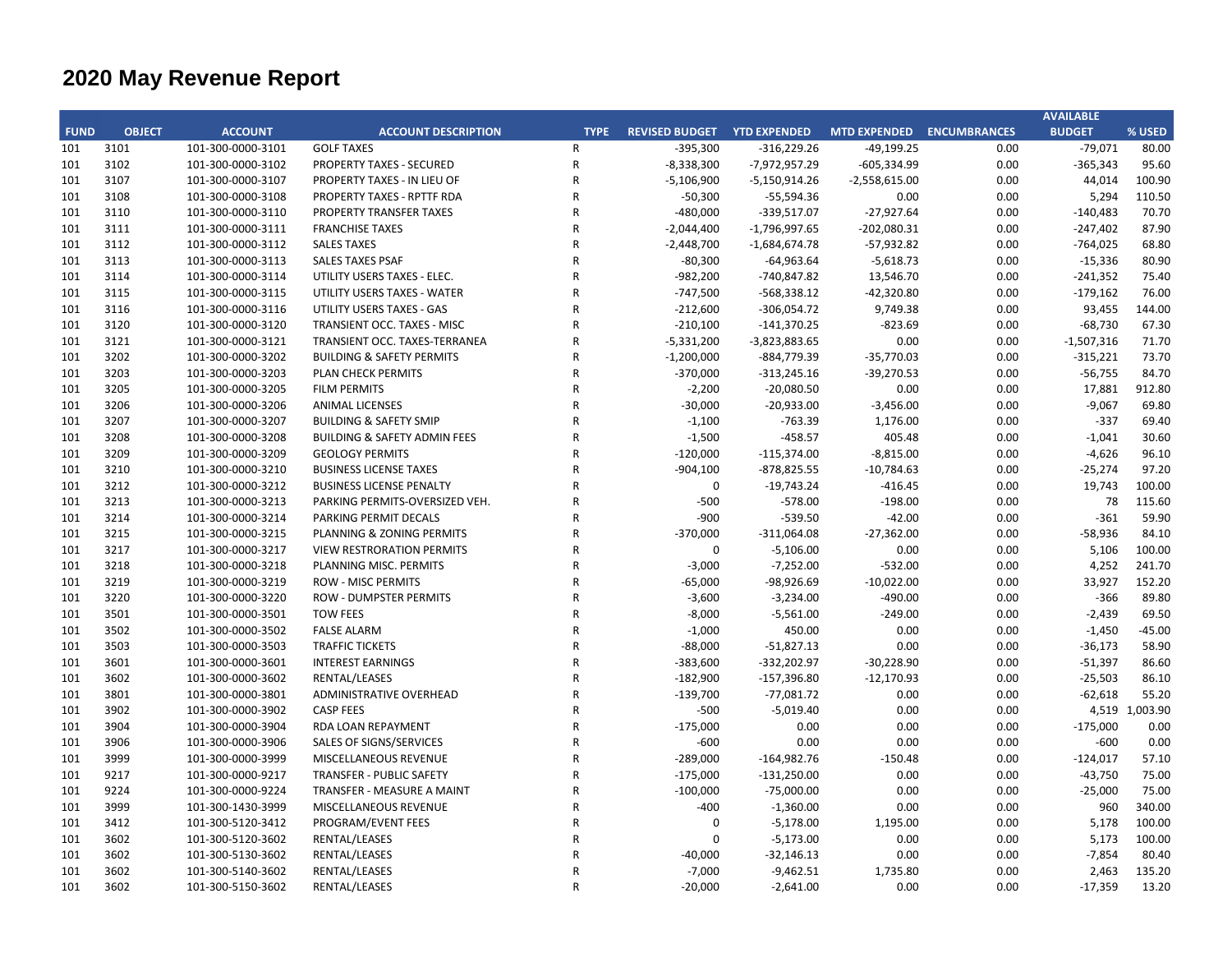|             |               |                   |                                                             |                |                                    |               |              |                                  | <b>AVAILABLE</b> |                |
|-------------|---------------|-------------------|-------------------------------------------------------------|----------------|------------------------------------|---------------|--------------|----------------------------------|------------------|----------------|
| <b>FUND</b> | <b>OBJECT</b> | <b>ACCOUNT</b>    | <b>ACCOUNT DESCRIPTION</b>                                  | <b>TYPE</b>    | <b>REVISED BUDGET YTD EXPENDED</b> |               |              | <b>MTD EXPENDED ENCUMBRANCES</b> | <b>BUDGET</b>    | % USED         |
| 101         | 3411          | 101-300-5160-3411 | PARKING LOT FEES                                            | $\mathsf{R}$   | $-230,000$                         | $-189,394.80$ | $-35,052.00$ | 0.00                             | $-40,605$        | 82.30          |
| 101         | 3412          | 101-300-5170-3412 | PROGRAM/EVENT FEES                                          | $\mathsf{R}$   | $-8,000$                           | 0.00          | 0.00         | 0.00                             | $-8,000$         | 0.00           |
| 101         | 3901          | 101-300-5170-3901 | <b>DONATIONS</b>                                            | $\mathsf{R}$   | $-16,000$                          | $-100.00$     | 0.00         | 0.00                             | $-15,900$        | 0.60           |
| 101         | 3602          | 101-300-5180-3602 | RENTAL/LEASES                                               | $\mathsf{R}$   | $-205,000$                         | $-134,256.00$ | 18,374.00    | 0.00                             | $-70,744$        | 65.50          |
| 101         | 3701          | 101-300-5180-3701 | PVIC SALES TAXABLE                                          | $\mathsf{R}$   | $-120,000$                         | $-92,494.46$  | 0.00         | 0.00                             | $-27,506$        | 77.10          |
| 101         | 3901          | 101-300-5180-3901 | <b>DONATIONS</b>                                            | ${\sf R}$      | $\Omega$                           | $-8,422.50$   | 0.00         | 0.00                             | 8,423            | 100.00         |
| 101         | 3412          | 101-300-5190-3412 | PROGRAM/EVENT FEES                                          | $\mathsf{R}$   | $-6,000$                           | $-2,772.00$   | 0.00         | 0.00                             | $-3,228$         | 46.20          |
| 101         | 3901          | 101-300-5190-3901 | <b>DONATIONS</b>                                            | $\overline{R}$ | $-3,000$                           | $-942.00$     | 0.00         | 0.00                             | $-2,058$         | 31.40          |
| 101         | 3504          | 101-300-4140-3504 | <b>CODE ENFORCEMENT CITATIONS</b>                           | $\overline{R}$ | 0                                  | $-15,237.88$  | 0.00         | 0.00                             | 15,238           | 100.00         |
| 101         | 3412          | 101-300-5131-3412 | PROGRAM/EVENT FEES                                          | $\overline{R}$ | $\mathbf 0$                        | $-42,956.50$  | 480.00       | 0.00                             | 42,957           | 100.00         |
| 202         | 3304          | 202-300-0000-3304 | STATE GRANTS - SECTION 2103                                 | $\overline{R}$ | $-364,400$                         | $-275,258.52$ | 0.00         | 0.00                             | $-89,141$        | 75.50          |
| 202         | 3305          | 202-300-0000-3305 | STATE GRANTS - SECTION 2105                                 | $\mathsf R$    | $-237,700$                         | $-190,986.21$ | 0.00         | 0.00                             | $-46,714$        | 80.30          |
| 202         | 3306          | 202-300-0000-3306 | STATE GRANTS - SECTION 2106                                 | $\mathsf R$    | $-145,100$                         | $-113,808.05$ | 0.00         | 0.00                             | $-31,292$        | 78.40          |
| 202         | 3307          | 202-300-0000-3307 | STATE GRANTS - SECTION 2107                                 | $\mathsf{R}$   | $-312,100$                         | $-237,446.95$ | 0.00         | 0.00                             | $-74,653$        | 76.10          |
| 202         | 3308          | 202-300-0000-3308 | STATE GRANTS - SECTION 2107.5                               | $\mathsf{R}$   | $-6,000$                           | $-6,000.00$   | 0.00         | 0.00                             | $\mathbf 0$      | 100.00         |
| 202         | 3309          | 202-300-0000-3309 | <b>STATE GAS TAX - SB1</b>                                  | $\overline{R}$ | $-707,100$                         | $-566,696.79$ | $-32,735.48$ | 0.00                             | $-140,403$       | 80.10          |
| 202         | 3601          | 202-300-0000-3601 | <b>INTEREST EARNINGS</b>                                    | $\overline{R}$ | $-6,800$                           | $-16,005.42$  | 0.00         | 0.00                             | 9,205            | 235.40         |
| 202         | 3999          | 202-300-0000-3999 | MISCELLANEOUS REVENUE                                       | $\overline{R}$ | $-48,200$                          | $-49,278.78$  | 0.00         | 0.00                             | 1,079            | 102.20         |
| 203         | 3601          | 203-300-0000-3601 | <b>INTEREST EARNINGS</b>                                    | $\overline{R}$ | $-300$                             | $-398.21$     | 0.00         | 0.00                             | 98               | 132.70         |
| 209         | 3102          | 209-300-0000-3102 | <b>PROPERTY TAXES - SECURED</b>                             | $\overline{R}$ | $-2,300$                           | $-2,680.74$   | $-204.04$    | 0.00                             | 381              | 116.60         |
| 209         | 3601          | 209-300-0000-3601 | <b>INTEREST EARNINGS</b>                                    | $\overline{R}$ | $-200$                             | $-469.12$     | 0.00         | 0.00                             | 269              | 234.60         |
| 211         | 3102          | 211-300-0000-3102 | <b>PROPERTY TAXES - SECURED</b>                             | $\overline{R}$ | $-606,800$                         | $-675,179.44$ | $-51,530.79$ | 0.00                             | 68,379           | 111.30         |
| 211         | 3601          | 211-300-0000-3601 | <b>INTEREST EARNINGS</b>                                    | $\overline{R}$ | $-21,200$                          | $-19,800.33$  | 0.00         | 0.00                             | $-1,400$         | 93.40          |
| 213         | 3302          | 213-300-0000-3302 | <b>STATE GRANTS</b>                                         | $\mathsf{R}$   | $-22,100$                          | $-11,536.00$  | 0.00         | 0.00                             | $-10,564$        | 52.20          |
| 213         | 3406          | 213-300-0000-3406 | <b>WASTE REDUCTION FEES</b>                                 | $\overline{R}$ | $-185,000$                         | $-148,929.16$ | $-36,413.90$ | 0.00                             | $-36,071$        | 80.50          |
| 213         | 3601          | 213-300-0000-3601 | <b>INTEREST EARNINGS</b>                                    | $\overline{R}$ | $-4,600$                           | $-5,988.33$   | 0.00         | 0.00                             | 1,388            | 130.20         |
| 214         | 3303          | 214-300-0000-3303 | <b>LOCAL GRANTS</b>                                         | $\overline{R}$ | $-50,000$                          | $-40,513.85$  | $-13,958.68$ | 0.00                             | $-9,486$         | 81.00          |
| 214         | 3601          | 214-300-0000-3601 | <b>INTEREST EARNINGS</b>                                    | $\overline{R}$ | $-900$                             | $-1,435.56$   | 0.00         | 0.00                             | 536              | 159.50         |
| 215         | 3303          | 215-300-0000-3303 | <b>LOCAL GRANTS</b>                                         | $\mathsf{R}$   | $-696,200$                         | $-637,880.71$ | $-35,554.22$ | 0.00                             | $-58,319$        | 91.60          |
| 215         | 3601          | 215-300-0000-3601 | <b>INTEREST EARNINGS</b>                                    | $\overline{R}$ | $-6,200$                           | $-11,578.33$  | 0.00         | 0.00                             | 5,378            | 186.70         |
| 216         | 3303          | 216-300-0000-3303 | <b>LOCAL GRANTS</b>                                         | $\mathsf R$    | $-839,400$                         | -768,990.03   | $-42,851.57$ | 0.00                             | $-70,410$        | 91.60          |
| 216         | 3601          | 216-300-0000-3601 | <b>INTEREST EARNINGS</b>                                    | $\overline{R}$ | $-10,000$                          | $-37,711.63$  | 0.00         | 0.00                             | 27,712           | 377.10         |
| 217         | 3302          | 217-300-0000-3302 | <b>STATE GRANTS</b>                                         | $\overline{R}$ | $-130,000$                         | $-155,947.62$ | 0.00         | 0.00                             | 25,948           | 120.00         |
| 217         | 3601          | 217-300-0000-3601 | <b>INTEREST EARNINGS</b>                                    | $\overline{R}$ | $-1,000$                           | $-1,755.30$   | 0.00         | 0.00                             | 755              | 175.50         |
| 220         | 3303          | 220-300-0000-3303 | <b>LOCAL GRANTS</b>                                         | $\overline{R}$ | $-522,200$                         | -477,889.94   | $-26,683.49$ | 0.00                             | $-44,310$        | 91.50          |
| 220         | 3601          | 220-300-0000-3601 | <b>INTEREST EARNINGS</b>                                    | $\mathsf{R}$   | $-23,200$                          | $-14,291.08$  | 0.00         | 0.00                             | $-8,909$         | 61.60          |
| 221         | 3303          | 221-300-0000-3303 | <b>LOCAL GRANTS</b>                                         | $\mathsf{R}$   | $-591,800$                         | -537,462.98   | $-29,618.29$ | 0.00                             | $-54,337$        | 90.80          |
| 221         | 3601          | 221-300-0000-3601 | <b>INTEREST EARNINGS</b>                                    | $\overline{R}$ | $-300$                             | $-1,426.29$   | 0.00         | 0.00                             | 1,126            | 475.40         |
| 222         | 3601          | 222-300-0000-3601 | <b>INTEREST EARNINGS</b>                                    | $\overline{R}$ | $-12,400$                          | $-12,334.24$  | 0.00         | 0.00                             | $-66$            | 99.50          |
| 223         | 3601          | 223-300-0000-3601 | <b>INTEREST EARNINGS</b>                                    | $\overline{R}$ | $-8,100$                           | $-10,696.39$  | 0.00         | 0.00                             | 2,596            | 132.10         |
| 223         | 9101          | 223-300-0000-9101 | <b>TRANSFER - GENERAL FUND</b>                              | $\overline{R}$ | $-35,000$                          | $-26,250.00$  | 0.00         | 0.00                             | $-8,750$         | 75.00          |
| 224         | 3303          | 224-300-0000-3303 | <b>LOCAL GRANTS</b>                                         | R              | $-90,000$                          | 0.00          | 0.00         | 0.00                             | $-90,000$        | 0.00           |
|             | 3601          | 224-300-0000-3601 |                                                             | R              |                                    | $-502.58$     | 0.00         | 0.00                             | $-597$           | 45.70          |
| 224<br>225  | 3102          |                   | <b>INTEREST EARNINGS</b><br><b>PROPERTY TAXES - SECURED</b> | $\overline{R}$ | $-1,100$                           |               |              |                                  |                  |                |
|             |               | 225-300-0000-3102 | <b>INTEREST EARNINGS</b>                                    | $\overline{R}$ | $-55,100$                          | $-50,741.34$  | $-5,705.64$  | 0.00                             | $-4,359$         | 92.10          |
| 225         | 3601<br>9330  | 225-300-0000-3601 |                                                             | R              | $-1,900$                           | $-6,595.09$   | 0.00<br>0.00 | 0.00<br>0.00                     | 4,695            | 347.10<br>0.00 |
| 225         |               | 225-300-0000-9330 | <b>TRANSFER - INFRASTRUCTURE</b>                            |                | $-455,000$                         | 0.00          |              |                                  | $-455,000$       |                |
| 227         | 3601          | 227-300-0000-3601 | <b>INTEREST EARNINGS</b>                                    | $\mathsf R$    | $-900$                             | 0.00          | 0.00         | 0.00                             | $-900$           | 0.00           |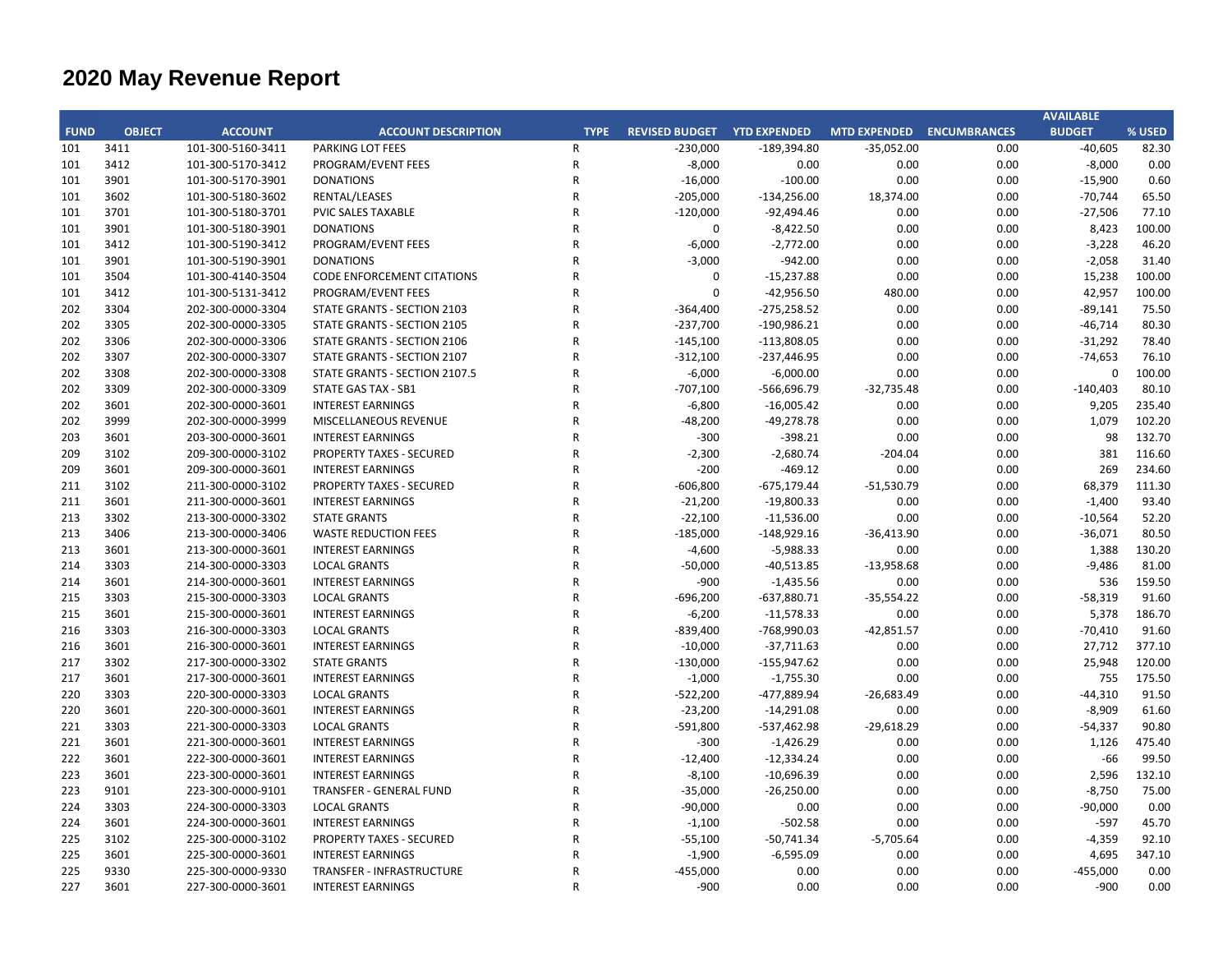|             |               |                   |                                      |              |                       |                     |                     |                     | <b>AVAILABLE</b> |        |
|-------------|---------------|-------------------|--------------------------------------|--------------|-----------------------|---------------------|---------------------|---------------------|------------------|--------|
| <b>FUND</b> | <b>OBJECT</b> | <b>ACCOUNT</b>    | <b>ACCOUNT DESCRIPTION</b>           | <b>TYPE</b>  | <b>REVISED BUDGET</b> | <b>YTD EXPENDED</b> | <b>MTD EXPENDED</b> | <b>ENCUMBRANCES</b> | <b>BUDGET</b>    | % USED |
| 228         | 3901          | 228-300-5411-3901 | <b>DONATIONS</b>                     | R            | 0                     | $-7,500.00$         | 0.00                | 0.00                | 7,500            | 100.00 |
| 228         | 3901          | 228-300-5414-3901 | <b>DONATIONS</b>                     | $\mathsf{R}$ | $\mathbf 0$           | $-2,000.00$         | 0.00                | 0.00                | 2,000            | 100.00 |
| 228         | 3901          | 228-300-5415-3901 | <b>DONATIONS</b>                     | $\mathsf{R}$ | $\Omega$              | $-400.00$           | 0.00                | 0.00                | 400              | 100.00 |
| 228         | 3601          | 228-300-0000-3601 | <b>INTEREST EARNINGS</b>             | $\mathsf{R}$ | $-9,500$              | $-10,869.69$        | 0.00                | 0.00                | 1,370            | 114.40 |
| 285         | 3601          | 285-300-0000-3601 | <b>INTEREST EARNINGS</b>             | $\mathsf{R}$ | $-1,100$              | $-1,805.78$         | 0.00                | 0.00                | 706              | 164.20 |
| 285         | 9101          | 285-300-0000-9101 | <b>TRANSFER - GENERAL FUND</b>       | R            | $-55,000$             | $-41,250.00$        | 0.00                | 0.00                | $-13,750$        | 75.00  |
| 310         | 3301          | 310-300-0000-3301 | <b>FEDERAL GRANTS</b>                | $\mathsf{R}$ | $-139,300$            | $-151,444.47$       | $-93,535.00$        | 0.00                | 12,144           | 108.70 |
| 330         | 3601          | 330-300-0000-3601 | <b>INTEREST EARNINGS</b>             | $\mathsf{R}$ | $-285,500$            | $-379,625.91$       | 0.00                | 0.00                | 94,126           | 133.00 |
| 330         | 9101          | 330-300-0000-9101 | <b>TRANSFER - GENERAL FUND</b>       | $\mathsf{R}$ | $-2,617,300$          | $-2,332,675.00$     | 0.00                | 0.00                | $-284,625$       | 89.10  |
| 330         | 9331          | 330-300-0000-9331 | <b>TRANSFER - FEDERAL GRANTS</b>     | $\mathsf{R}$ | $-98,300$             | 0.00                | 0.00                | 0.00                | $-98,300$        | 0.00   |
| 331         | 3301          | 331-300-0000-3301 | <b>FEDERAL GRANTS</b>                | $\mathsf{R}$ | $-452,800$            | 0.00                | 0.00                | 0.00                | $-452,800$       | 0.00   |
| 331         | 3601          | 331-300-0000-3601 | <b>INTEREST EARNINGS</b>             | R            | $-1,000$              | 0.00                | 0.00                | 0.00                | $-1,000$         | 0.00   |
| 332         | 3302          | 332-300-0000-3302 | <b>STATE GRANTS</b>                  | $\mathsf{R}$ | $-600,000$            | $-450,161.65$       | 0.00                | 0.00                | $-149,838$       | 75.00  |
| 332         | 3302          | 332-300-8830-3302 | <b>STATE GRANTS</b>                  | R            | 0                     | $-55,045.14$        | $-19,475.64$        | 0.00                | 55,045           | 100.00 |
| 334         | 3601          | 334-300-0000-3601 | <b>INTEREST EARNINGS</b>             | R            | $-22,000$             | $-18,895.18$        | 0.00                | 0.00                | $-3,105$         | 85.90  |
| 336         | 3601          | 336-300-0000-3601 | <b>INTEREST EARNINGS</b>             | R            | $-1,500$              | $-2,547.74$         | 0.00                | 0.00                | 1,048            | 169.80 |
| 336         | 3904          | 336-300-0000-3904 | <b>RDA LOAN REPAYMENT</b>            | R            | $-43,200$             | 0.00                | 0.00                | 0.00                | $-43,200$        | 0.00   |
| 337         | 3601          | 337-300-0000-3601 | <b>INTEREST EARNINGS</b>             | $\mathsf{R}$ | $-6,200$              | $-11,798.37$        | 0.00                | 0.00                | 5,598            | 190.30 |
| 338         | 3601          | 338-300-0000-3601 | <b>INTEREST EARNINGS</b>             | R            | $-3,800$              | $-6,356.02$         | 0.00                | 0.00                | 2,556            | 167.30 |
| 338         | 3907          | 338-300-0000-3907 | <b>DEVELOPER FEES</b>                | $\mathsf{R}$ | 0                     | $-15,608.00$        | 0.00                | 0.00                | 15,608           | 100.00 |
| 340         | 3303          | 340-300-0000-3303 | <b>LOCAL GRANTS</b>                  | $\mathsf{R}$ | $-34,500$             | 0.00                | 0.00                | 0.00                | $-34,500$        | 0.00   |
| 681         | 3601          | 681-300-0000-3601 | <b>INTEREST EARNINGS</b>             | R            | $-26,300$             | $-37,369.02$        | 0.00                | 0.00                | 11,069           | 142.10 |
| 681         | 3803          | 681-300-0000-3803 | <b>EQUIPMENT REPLACEMENT CHARGES</b> | R            | $-84,800$             | $-63,450.00$        | 0.00                | 0.00                | $-21,350$        | 74.80  |
| 681         | 3999          | 681-300-0000-3999 | MISCELLANEOUS REVENUE                | R            | 0                     | $-450.00$           | 0.00                | 0.00                | 450              | 100.00 |
| 701         | 3601          | 701-300-0000-3601 | <b>INTEREST EARNINGS</b>             | $\mathsf{R}$ | $\Omega$              | $-2,708.93$         | 0.00                | 0.00                | 2,709            | 100.00 |
| 701         | 3999          | 701-300-0000-3999 | MISCELLANEOUS REVENUE                | $\mathsf{R}$ | $\Omega$              | $-1,548.36$         | 0.00                | 0.00                | 1,548            | 100.00 |
| 795         | 3601          | 795-300-0000-3601 | <b>INTEREST EARNINGS</b>             | R            | $-3,400$              | $-21,509.70$        | 0.03                | 0.00                | 18,110           | 632.60 |
| 795         | 9101          | 795-300-0000-9101 | <b>TRANSFER - GENERAL FUND</b>       | $\mathsf{R}$ | $-50,000$             | $-37,500.00$        | 0.00                | 0.00                | $-12,500$        | 75.00  |
|             |               |                   | Revenue Total                        |              | $-42,434,500$         | -35,952,638.47      | $-4,106,467.53$     | 0.00                | $-6,481,862$     | 84.70  |
|             |               |                   | <b>Expense Total</b>                 |              | 0                     | 0.00                | 0.00                | 0.00                | $\Omega$         | 0.00   |
|             |               |                   | <b>Grand Total</b>                   |              | $-42,434,500$         | -35,952,638.47      | $-4,106,467.53$     | 0.00                | $-6,481,862$     | 84.70  |
|             |               |                   |                                      |              |                       |                     |                     |                     |                  |        |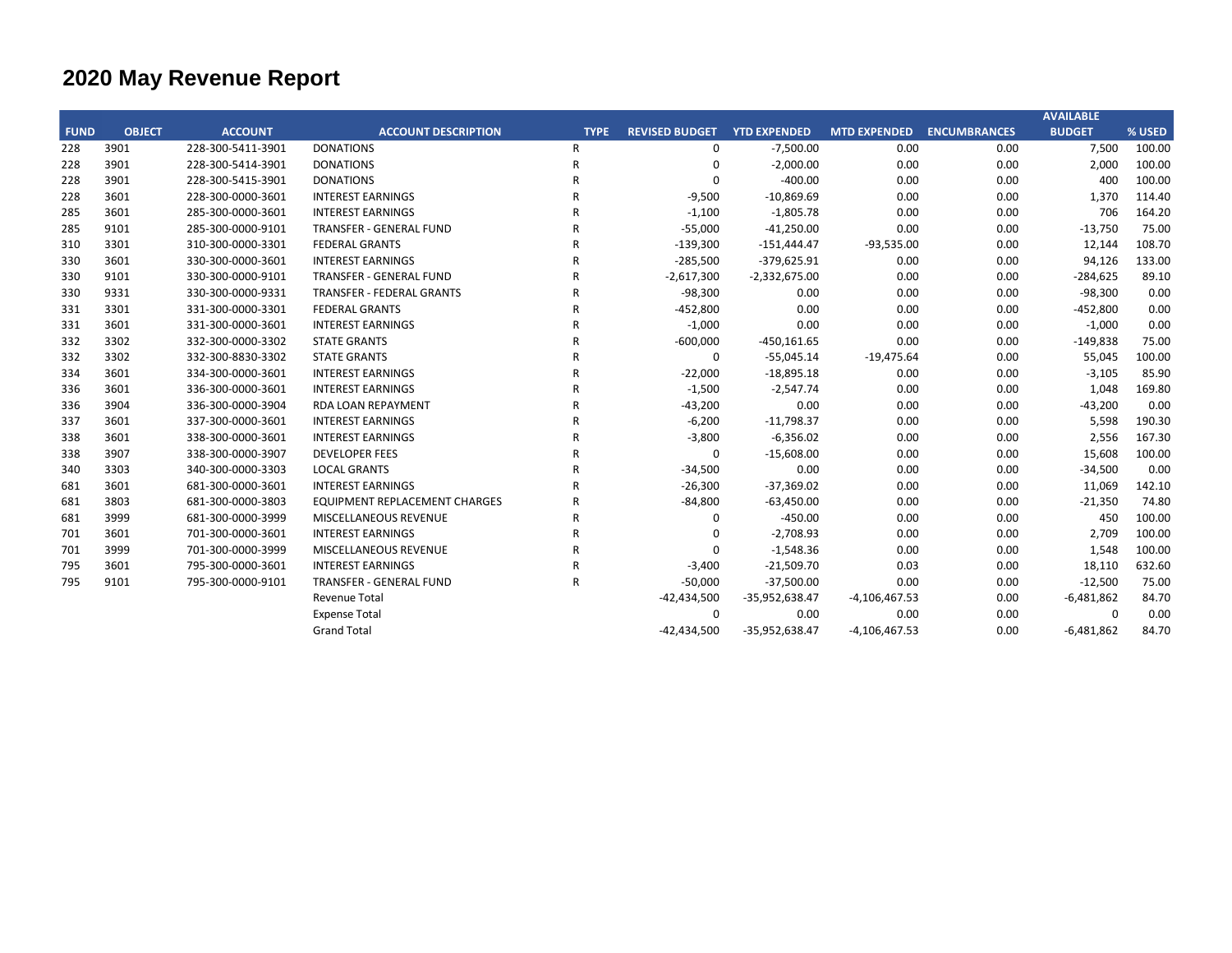|             |               |                   |                                         |                |                                    |                 |                                  |      | <b>AVAILABLE</b> |          |
|-------------|---------------|-------------------|-----------------------------------------|----------------|------------------------------------|-----------------|----------------------------------|------|------------------|----------|
| <b>FUND</b> | <b>OBJECT</b> | <b>ACCOUNT</b>    | <b>ACCOUNT DESCRIPTION</b>              | <b>TYPE</b>    | <b>REVISED BUDGET YTD EXPENDED</b> |                 | <b>MTD EXPENDED ENCUMBRANCES</b> |      | <b>BUDGET</b>    | % USED   |
| 101         | 3101          | 101-300-0000-3101 | <b>GOLF TAXES</b>                       | $\mathsf{R}$   | $-386,300$                         | $-298,739.93$   | $-43,313.82$                     | 0.00 | $-87,560$        | 77.30    |
| 101         | 3102          | 101-300-0000-3102 | <b>PROPERTY TAXES - SECURED</b>         | ${\sf R}$      | $-8,060,800$                       | $-8,008,759.59$ | -990,846.04                      | 0.00 | $-52,040$        | 99.40    |
| 101         | 3107          | 101-300-0000-3107 | PROPERTY TAXES - IN LIEU OF             | ${\sf R}$      | $-4,862,800$                       | -4,920,186.36   | $-2,449,839.00$                  | 0.00 | 57,386           | 101.20   |
| 101         | 3108          | 101-300-0000-3108 | <b>PROPERTY TAXES - RPTTF RDA</b>       | $\overline{R}$ | $-35,100$                          | $-50,255.45$    | 0.00                             | 0.00 | 15,155           | 143.20   |
| 101         | 3110          | 101-300-0000-3110 | <b>PROPERTY TRANSFER TAXES</b>          | $\mathsf{R}$   | -480,300                           | $-280,633.95$   | $-69,143.27$                     | 0.00 | $-199,666$       | 58.40    |
| 101         | 3111          | 101-300-0000-3111 | <b>FRANCHISE TAXES</b>                  | $\mathsf{R}$   | -2,024,900                         | $-1,795,502.52$ | $-194,718.26$                    | 0.00 | $-229,397$       | 88.70    |
| 101         | 3112          | 101-300-0000-3112 | <b>SALES TAXES</b>                      | $\mathsf{R}$   | -2,480,000                         | $-1,936,722.28$ | $-232,060.63$                    | 0.00 | $-543,278$       | 78.10    |
| 101         | 3113          | 101-300-0000-3113 | <b>SALES TAXES PSAF</b>                 | $\mathsf{R}$   | $-81,300$                          | $-63,356.97$    | $-5,684.11$                      | 0.00 | $-17,943$        | 77.90    |
| 101         | 3114          | 101-300-0000-3114 | UTILITY USERS TAXES - ELEC.             | $\mathsf{R}$   | $-971,800$                         | -748,490.09     | $-56,149.38$                     | 0.00 | $-223,310$       | 77.00    |
| 101         | 3115          | 101-300-0000-3115 | UTILITY USERS TAXES - WATER             | $\mathsf{R}$   | $-739,500$                         | -584,786.59     | $-53,376.19$                     | 0.00 | $-154,713$       | 79.10    |
| 101         | 3116          | 101-300-0000-3116 | UTILITY USERS TAXES - GAS               | $\mathsf{R}$   | $-210,300$                         | $-297,371.84$   | $-31,057.51$                     | 0.00 | 87,072           | 141.40   |
| 101         | 3120          | 101-300-0000-3120 | TRANSIENT OCC. TAXES - MISC             | $\mathsf{R}$   | $-210,100$                         | $-213,489.69$   | $-19,669.49$                     | 0.00 | 3,390            | 101.60   |
| 101         | 3121          | 101-300-0000-3121 | TRANSIENT OCC. TAXES-TERRANEA           | $\mathsf{R}$   | $-5,613,000$                       | -4,500,922.85   | $-459,776.75$                    | 0.00 | $-1,112,077$     | 80.20    |
| 101         | 3202          | 101-300-0000-3202 | <b>BUILDING &amp; SAFETY PERMITS</b>    | ${\sf R}$      | $-1,200,000$                       | $-1,093,074.40$ | $-159,559.23$                    | 0.00 | $-106,926$       | 91.10    |
| 101         | 3203          | 101-300-0000-3203 | PLAN CHECK PERMITS                      | $\mathsf{R}$   | $-320,000$                         | $-363,587.65$   | $-25,116.42$                     | 0.00 | 43,588           | 113.60   |
| 101         | 3205          | 101-300-0000-3205 | <b>FILM PERMITS</b>                     | $\mathsf{R}$   | $-50,000$                          | $-2,636.00$     | 0.00                             | 0.00 | $-47,364$        | 5.30     |
| 101         | 3206          | 101-300-0000-3206 | <b>ANIMAL LICENSES</b>                  | $\mathsf{R}$   | $-40,000$                          | $-25,462.00$    | $-2,866.50$                      | 0.00 | $-14,538$        | 63.70    |
| 101         | 3207          | 101-300-0000-3207 | <b>BUILDING &amp; SAFETY SMIP</b>       | $\mathsf{R}$   | $-2,000$                           | $-3,011.54$     | $-1,074.80$                      | 0.00 | 1,012            | 150.60   |
| 101         | 3208          | 101-300-0000-3208 | <b>BUILDING &amp; SAFETY ADMIN FEES</b> | $\mathsf{R}$   | $-500$                             | $-22.50$        | $-378.50$                        | 0.00 | $-478$           | 4.50     |
| 101         | 3209          | 101-300-0000-3209 | <b>GEOLOGY PERMITS</b>                  | $\mathsf{R}$   | $-150,000$                         | $-119,436.50$   | $-19,120.00$                     | 0.00 | $-30,564$        | 79.60    |
| 101         | 3210          | 101-300-0000-3210 | <b>BUSINESS LICENSE TAXES</b>           | $\mathsf{R}$   | $-904,100$                         | -918,039.31     | $-35,011.05$                     | 0.00 | 13,939           | 101.50   |
| 101         | 3212          | 101-300-0000-3212 | <b>BUSINESS LICENSE PENALTY</b>         | $\mathsf{R}$   | $\mathbf 0$                        | $-10,722.28$    | $-1,843.38$                      | 0.00 | 10,722           | 100.00   |
| 101         | 3213          | 101-300-0000-3213 | PARKING PERMITS-OVERSIZED VEH.          | $\mathsf{R}$   | $-500$                             | $-440.00$       | 0.00                             | 0.00 | -60              | 88.00    |
| 101         | 3214          | 101-300-0000-3214 | PARKING PERMIT DECALS                   | $\mathsf{R}$   | $-800$                             | $-959.25$       | $-72.25$                         | 0.00 | 159              | 119.90   |
| 101         | 3215          | 101-300-0000-3215 | PLANNING & ZONING PERMITS               | $\mathsf{R}$   | $-390,000$                         | $-362,035.49$   | $-24,019.00$                     | 0.00 | $-27,965$        | 92.80    |
| 101         | 3216          | 101-300-0000-3216 | PLANNING INVESTIGATION FEES             | $\mathsf{R}$   | $-10,000$                          | 0.00            | 0.00                             | 0.00 | $-10,000$        | 0.00     |
| 101         | 3217          | 101-300-0000-3217 | <b>VIEW RESTRORATION PERMITS</b>        | $\mathsf{R}$   | $-10,000$                          | $-5,106.00$     | 0.00                             | 0.00 | $-4,894$         | 51.10    |
| 101         | 3218          | 101-300-0000-3218 | PLANNING MISC. PERMITS                  | $\mathsf{R}$   | $-15,000$                          | $-6,981.00$     | $-756.00$                        | 0.00 | $-8,019$         | 46.50    |
| 101         | 3219          | 101-300-0000-3219 | <b>ROW - MISC PERMITS</b>               | $\mathsf{R}$   | $-100,000$                         | $-63,356.21$    | $-8,666.00$                      | 0.00 | $-36,644$        | 63.40    |
| 101         | 3220          | 101-300-0000-3220 | <b>ROW - DUMPSTER PERMITS</b>           | $\mathsf{R}$   | $-1,500$                           | $-4,018.00$     | $-980.00$                        | 0.00 | 2,518            | 267.90   |
| 101         | 3302          | 101-300-0000-3302 | <b>STATE GRANTS</b>                     | ${\sf R}$      | $\mathbf 0$                        | $-1,358.59$     | 0.00                             | 0.00 | 1,359            | 100.00   |
| 101         | 3501          | 101-300-0000-3501 | <b>TOW FEES</b>                         | $\mathsf{R}$   | $-8,000$                           | $-5,229.00$     | $-913.00$                        | 0.00 | $-2,771$         | 65.40    |
| 101         | 3502          | 101-300-0000-3502 | <b>FALSE ALARM</b>                      | $\mathsf{R}$   | $-1,000$                           | $-100.00$       | $-100.00$                        | 0.00 | $-900$           | 10.00    |
| 101         | 3503          | 101-300-0000-3503 | <b>TRAFFIC TICKETS</b>                  | $\mathsf{R}$   | $-88,000$                          | $-62,725.87$    | $-6,847.10$                      | 0.00 | $-25,274$        | 71.30    |
| 101         | 3601          | 101-300-0000-3601 | <b>INTEREST EARNINGS</b>                | $\mathsf{R}$   | $-155,500$                         | $-235,024.90$   | 0.00                             | 0.00 | 79,525           | 151.10   |
| 101         | 3602          | 101-300-0000-3602 | RENTAL/LEASES                           | $\mathsf{R}$   | $-182,900$                         | $-153,750.41$   | $-4,760.35$                      | 0.00 | $-29,150$        | 84.10    |
| 101         | 3801          | 101-300-0000-3801 | <b>ADMINISTRATIVE OVERHEAD</b>          | $\mathsf{R}$   | $-89,700$                          | $-117,275.00$   | 0.00                             | 0.00 | 27,575           | 130.70   |
| 101         | 3902          | 101-300-0000-3902 | <b>CASP FEES</b>                        | $\mathsf{R}$   | $-500$                             | $-6,383.70$     | 0.00                             | 0.00 | 5,884            | 1,276.70 |
| 101         | 3904          | 101-300-0000-3904 | RDA LOAN REPAYMENT                      | $\mathsf{R}$   | $-215,900$                         | $-174,922.00$   | 0.00                             | 0.00 | $-40,978$        | 81.00    |
| 101         | 3906          | 101-300-0000-3906 | <b>SALES OF SIGNS/SERVICES</b>          | $\mathsf{R}$   | $-700$                             | 0.00            | 0.00                             | 0.00 | $-700$           | 0.00     |
| 101         | 3999          | 101-300-0000-3999 | MISCELLANEOUS REVENUE                   | $\mathsf{R}$   | $-200,000$                         | $-328,155.73$   | $-5,071.03$                      | 0.00 | 128,156          | 164.10   |
| 101         | 9217          | 101-300-0000-9217 | <b>TRANSFER - PUBLIC SAFETY</b>         | $\mathsf{R}$   | $-130,000$                         | $-97,500.00$    | 0.00                             | 0.00 | $-32,500$        | 75.00    |
| 101         | 9224          | 101-300-0000-9224 | TRANSFER - MEASURE A MAINT              | $\mathsf{R}$   | $-90,000$                          | $-67,500.00$    | 0.00                             | 0.00 | $-22,500$        | 75.00    |
| 101         | 3999          | 101-300-1430-3999 | MISCELLANEOUS REVENUE                   | R              | $-300$                             | $-2,560.00$     | $-120.00$                        | 0.00 | 2,260            | 853.30   |
| 101         | 3412          | 101-300-5120-3412 | PROGRAM/EVENT FEES                      | $\mathsf{R}$   | $\mathbf 0$                        | $-8,344.00$     | $-260.00$                        | 0.00 | 8,344            | 100.00   |
| 101         | 3602          | 101-300-5120-3602 | RENTAL/LEASES                           | $\mathsf{R}$   | $\mathbf 0$                        | $-1,421.00$     | $-219.00$                        | 0.00 | 1,421            | 100.00   |
| 101         | 3602          | 101-300-5130-3602 | RENTAL/LEASES                           | $\mathsf{R}$   | $-40,000$                          | $-38,490.38$    | $-3,183.50$                      | 0.00 | $-1,510$         | 96.20    |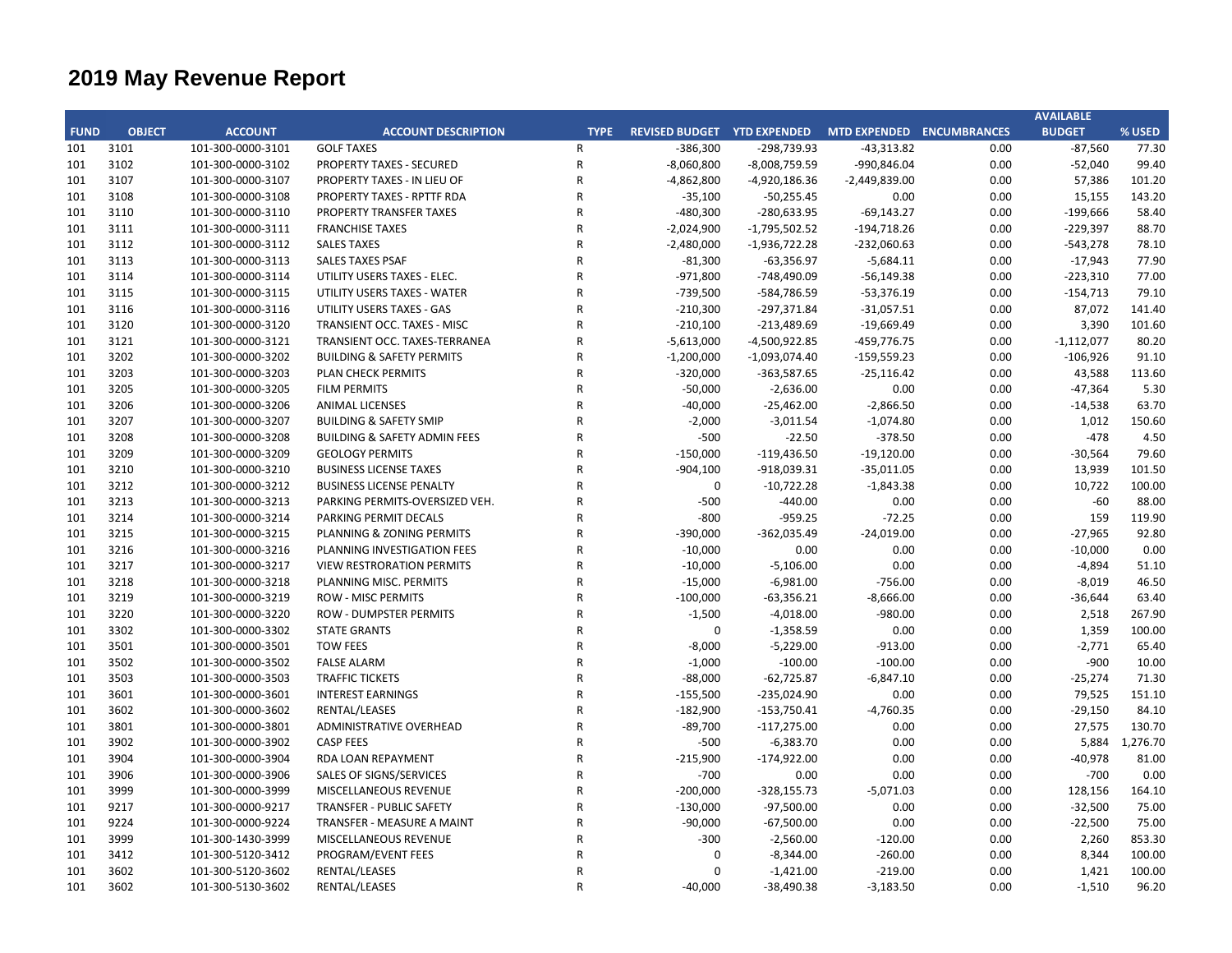|             |               |                   |                                   |                |                                                       |                |              |      | <b>AVAILABLE</b> |        |
|-------------|---------------|-------------------|-----------------------------------|----------------|-------------------------------------------------------|----------------|--------------|------|------------------|--------|
| <b>FUND</b> | <b>OBJECT</b> | <b>ACCOUNT</b>    | <b>ACCOUNT DESCRIPTION</b>        | <b>TYPE</b>    | REVISED BUDGET YTD EXPENDED MTD EXPENDED ENCUMBRANCES |                |              |      | <b>BUDGET</b>    | % USED |
| 101         | 3602          | 101-300-5140-3602 | RENTAL/LEASES                     | R              | $-7,000$                                              | $-17,307.89$   | $-2,881.50$  | 0.00 | 10,308           | 247.30 |
| 101         | 3602          | 101-300-5150-3602 | RENTAL/LEASES                     | ${\sf R}$      | $-20,000$                                             | $-6,048.63$    | $-637.00$    | 0.00 | $-13,951$        | 30.20  |
| 101         | 3411          | 101-300-5160-3411 | PARKING LOT FEES                  | $\mathsf{R}$   | $-230,000$                                            | $-189,720.01$  | $-17,543.01$ | 0.00 | $-40,280$        | 82.50  |
| 101         | 3412          | 101-300-5170-3412 | PROGRAM/EVENT FEES                | $\mathsf{R}$   | $-8,000$                                              | $-5,971.95$    | 0.00         | 0.00 | $-2,028$         | 74.60  |
| 101         | 3901          | 101-300-5170-3901 | <b>DONATIONS</b>                  | $\mathsf{R}$   | $-16,000$                                             | $-1,000.00$    | $-750.00$    | 0.00 | $-15,000$        | 6.30   |
| 101         | 3602          | 101-300-5180-3602 | RENTAL/LEASES                     | $\mathsf{R}$   | $-180,000$                                            | $-222,899.00$  | $-22,618.00$ | 0.00 | 42,899           | 123.80 |
| 101         | 3701          | 101-300-5180-3701 | PVIC SALES TAXABLE                | R              | $-120,000$                                            | $-129, 124.83$ | $-8,061.46$  | 0.00 | 9,125            | 107.60 |
| 101         | 3901          | 101-300-5180-3901 | <b>DONATIONS</b>                  | $\mathsf{R}$   | $\pmb{0}$                                             | $-7,550.63$    | $-1,090.00$  | 0.00 | 7,551            | 100.00 |
| 101         | 3999          | 101-300-5180-3999 | MISCELLANEOUS REVENUE             | R              | $\Omega$                                              | 0.00           | 0.00         | 0.00 | $\mathbf 0$      | 0.00   |
| 101         | 3412          | 101-300-5190-3412 | PROGRAM/EVENT FEES                | R              | $-6,000$                                              | $-11,267.00$   | $-1,642.00$  | 0.00 | 5,267            | 187.80 |
| 101         | 3901          | 101-300-5190-3901 | <b>DONATIONS</b>                  | R              | $-3,000$                                              | $-1,133.50$    | $-138.50$    | 0.00 | $-1,867$         | 37.80  |
| 101         | 3504          | 101-300-4140-3504 | <b>CODE ENFORCEMENT CITATIONS</b> | R              | 0                                                     | $-15,173.61$   | $-5,000.00$  | 0.00 | 15,174           | 100.00 |
| 101         | 3412          | 101-300-5131-3412 | PROGRAM/EVENT FEES                | R              | $\mathbf 0$                                           | $-57,971.00$   | $-12,295.00$ | 0.00 | 57,971           | 100.00 |
| 202         | 3304          | 202-300-0000-3304 | STATE GRANTS - SECTION 2103       | R              | $-328,800$                                            | $-129,845.98$  | $-4,523.13$  | 0.00 | $-198,954$       | 39.50  |
| 202         | 3305          | 202-300-0000-3305 | STATE GRANTS - SECTION 2105       | R              | $-246,900$                                            | $-212,473.29$  | $-22,235.29$ | 0.00 | $-34,427$        | 86.10  |
| 202         | 3306          | 202-300-0000-3306 | STATE GRANTS - SECTION 2106       | R              | $-147,900$                                            | $-130,707.46$  | $-13,126.70$ | 0.00 | $-17,193$        | 88.40  |
| 202         | 3307          | 202-300-0000-3307 | STATE GRANTS - SECTION 2107       | R              | $-306,300$                                            | $-265,278.35$  | $-31,060.62$ | 0.00 | $-41,022$        | 86.60  |
| 202         | 3308          | 202-300-0000-3308 | STATE GRANTS - SECTION 2107.5     | R              | $-6,000$                                              | $-6,000.00$    | 0.00         | 0.00 | $\mathbf 0$      | 100.00 |
| 202         | 3309          | 202-300-0000-3309 | STATE GAS TAX - SB1               | R              | $-712,100$                                            | $-686,316.32$  | $-55,907.23$ | 0.00 | $-25,784$        | 96.40  |
| 202         | 3601          | 202-300-0000-3601 | <b>INTEREST EARNINGS</b>          | R              | $-1,800$                                              | $-2,850.80$    | 0.00         | 0.00 | 1,051            | 158.40 |
| 202         | 3999          | 202-300-0000-3999 | MISCELLANEOUS REVENUE             | R              | $-48,800$                                             | 0.00           | 0.00         | 0.00 | $-48,800$        | 0.00   |
| 203         | 3601          | 203-300-0000-3601 | <b>INTEREST EARNINGS</b>          | R              | $-300$                                                | $-373.14$      | 0.00         | 0.00 | 73               | 124.40 |
| 209         | 3102          | 209-300-0000-3102 | <b>PROPERTY TAXES - SECURED</b>   | R              | $-2,300$                                              | $-2,703.94$    | $-333.42$    | 0.00 | 404              | 117.60 |
| 209         | 3601          | 209-300-0000-3601 | <b>INTEREST EARNINGS</b>          | R              | $-200$                                                | $-407.73$      | 0.00         | 0.00 | 208              | 203.90 |
| 211         | 3102          | 211-300-0000-3102 | <b>PROPERTY TAXES - SECURED</b>   | R              | $-606,800$                                            | $-674,515.17$  | $-83,151.83$ | 0.00 | 67,715           | 111.20 |
| 211         | 3601          | 211-300-0000-3601 | <b>INTEREST EARNINGS</b>          | R              | $-21,200$                                             | $-27,534.92$   | 0.00         | 0.00 | 6,335            | 129.90 |
| 212         | 3601          | 212-300-0000-3601 | <b>INTEREST EARNINGS</b>          | R              | $-5,000$                                              | $-2,478.64$    | 0.00         | 0.00 | $-2,521$         | 49.60  |
| 213         | 3302          | 213-300-0000-3302 | <b>STATE GRANTS</b>               | R              | $-22,100$                                             | $-22,644.00$   | $-22,644.00$ | 0.00 | 544              | 102.50 |
| 213         | 3406          | 213-300-0000-3406 | <b>WASTE REDUCTION FEES</b>       | R              | $-185,000$                                            | $-141,620.44$  | $-9,825.26$  | 0.00 | $-43,380$        | 76.60  |
| 213         | 3601          | 213-300-0000-3601 | <b>INTEREST EARNINGS</b>          | R              | $-4,600$                                              | $-6,013.87$    | 0.00         | 0.00 | 1,414            | 130.70 |
| 214         | 3303          | 214-300-0000-3303 | <b>LOCAL GRANTS</b>               | R              | $-50,000$                                             | $-41,048.03$   | $-14,451.57$ | 0.00 | $-8,952$         | 82.10  |
| 214         | 3601          | 214-300-0000-3601 | <b>INTEREST EARNINGS</b>          | R              | $-900$                                                | $-953.38$      | 0.00         | 0.00 | 53               | 105.90 |
| 215         | 3303          | 215-300-0000-3303 | <b>LOCAL GRANTS</b>               | R              | $-696,200$                                            | $-657,178.57$  | $-52,310.84$ | 0.00 | $-39,021$        | 94.40  |
| 215         | 3601          | 215-300-0000-3601 | <b>INTEREST EARNINGS</b>          | R              | $-6,200$                                              | $-10,124.75$   | 0.00         | 0.00 | 3,925            | 163.30 |
| 216         | 3303          | 216-300-0000-3303 | <b>LOCAL GRANTS</b>               | R              | $-839,400$                                            | $-792,284.87$  | $-63,065.30$ | 0.00 | $-47,115$        | 94.40  |
| 216         | 3601          | 216-300-0000-3601 | <b>INTEREST EARNINGS</b>          | $\overline{R}$ | $-10,000$                                             | $-26,800.37$   | 0.00         | 0.00 | 16,800           | 268.00 |
| 216         | 9332          | 216-300-0000-9332 | <b>TRANSFER - STATE GRANTS</b>    | $\mathsf{R}$   | $-300,000$                                            | 0.00           | 0.00         | 0.00 | $-300,000$       | 0.00   |
| 217         | 3302          | 217-300-0000-3302 | <b>STATE GRANTS</b>               | R              | $-130,000$                                            | $-148,746.54$  | 0.00         | 0.00 | 18,747           | 114.40 |
| 217         | 3601          | 217-300-0000-3601 | <b>INTEREST EARNINGS</b>          | $\overline{R}$ | $-1,000$                                              | $-1,437.24$    | 0.00         | 0.00 | 437              | 143.70 |
| 220         | 3303          | 220-300-0000-3303 | <b>LOCAL GRANTS</b>               | R              | $-522,200$                                            | -499,337.62    | $-39,121.63$ | 0.00 | $-22,862$        | 95.60  |
| 220         | 3601          | 220-300-0000-3601 | <b>INTEREST EARNINGS</b>          | R              | $-23,200$                                             | $-29,288.04$   | 0.00         | 0.00 | 6,088            | 126.20 |
| 221         | 3303          | 221-300-0000-3303 | <b>LOCAL GRANTS</b>               | R              | $-591,800$                                            | -548,496.30    | $-44,101.07$ | 0.00 | $-43,304$        | 92.70  |
| 221         | 3601          | 221-300-0000-3601 | <b>INTEREST EARNINGS</b>          | R              | $-300$                                                | $-986.37$      | 0.00         | 0.00 | 686              | 328.80 |
| 222         | 3601          | 222-300-0000-3601 | <b>INTEREST EARNINGS</b>          | $\mathsf{R}$   | $-12,400$                                             | $-14,353.06$   | 0.00         | 0.00 | 1,953            | 115.80 |
| 223         | 3601          | 223-300-0000-3601 | <b>INTEREST EARNINGS</b>          | $\mathsf{R}$   | $-8,100$                                              | $-10,416.08$   | 0.00         | 0.00 | 2,316            | 128.60 |
| 224         | 3303          | 224-300-0000-3303 | <b>LOCAL GRANTS</b>               | $\mathsf{R}$   | $-90,000$                                             | $-86,633.66$   | 0.00         | 0.00 | $-3,366$         | 96.30  |
| 224         | 3601          | 224-300-0000-3601 | <b>INTEREST EARNINGS</b>          | R              | $-1,100$                                              | $-1,165.31$    | 0.00         | 0.00 | 65               | 105.90 |
|             |               |                   |                                   |                |                                                       |                |              |      |                  |        |